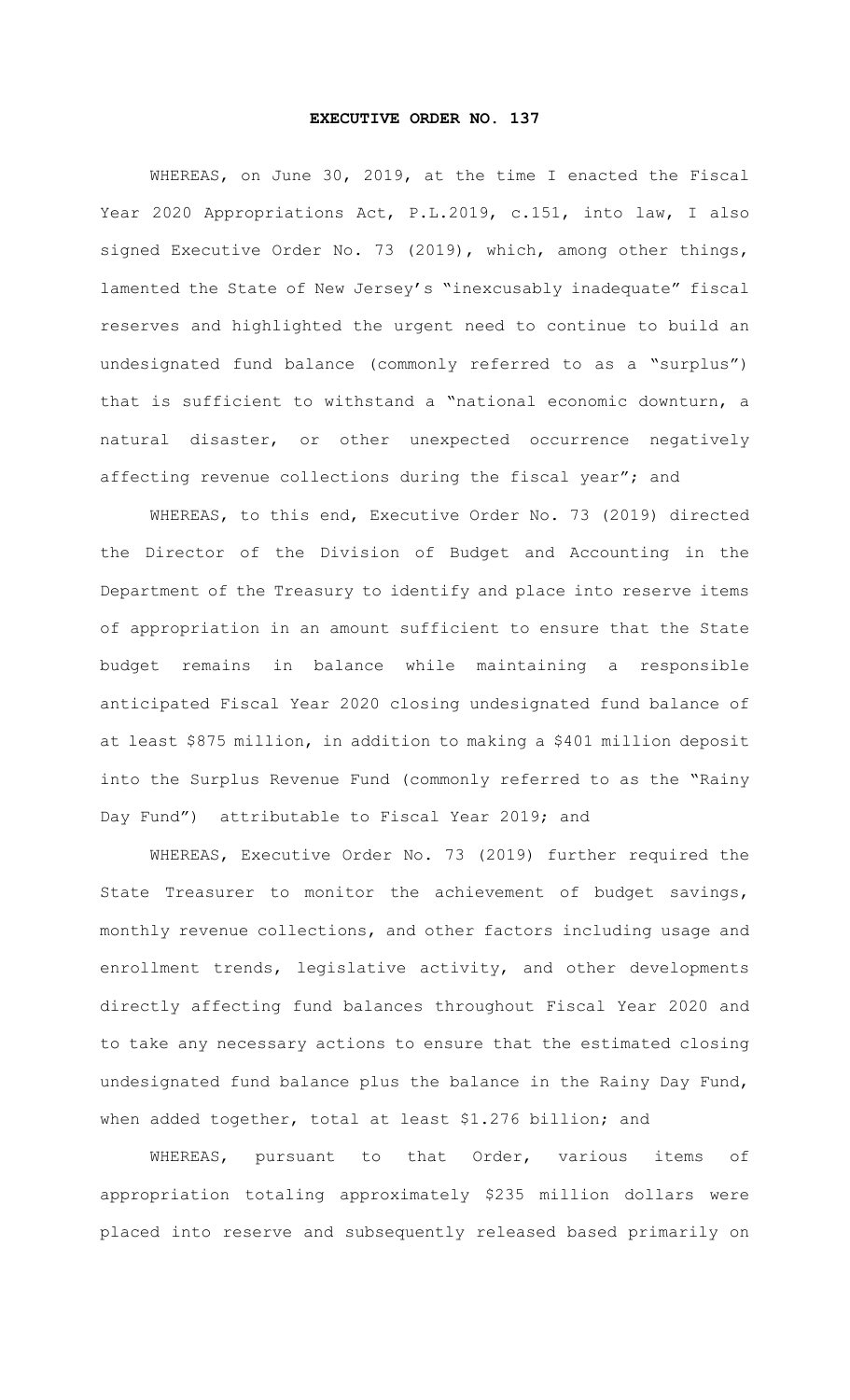strong revenue performance experienced during the first half of Fiscal Year 2020; and

WHEREAS, thereafter, in light of the imminent dangers posed by Coronavirus disease 2019 ("COVID-19"), I issued Executive Order No. 103 (2020) on March 9, 2020, the facts and circumstances of which are adopted by reference herein, which declared both a Public Health Emergency and State of Emergency; and

WHEREAS, on April 7, 2020, I issued Executive Order No. 119 (2020), the facts and circumstances of which are adopted by reference herein, which declared that the Public Health Emergency declared in Executive Order No. 103 (2020) continues to exist; and

WHEREAS, since March 9, 2020, I have issued numerous Executive Orders addressing various aspects of the Public Health Emergency and State of Emergency declared in Executive Order No. 103 (2020), including Executive Order Nos. 104-133 and Nos. 135-136 (2020), the facts and circumstances of which are all adopted by reference herein; and

WHEREAS, beginning on March 20, 2020, the Director of the Division of Budget and Accounting has placed approximately \$1 billion of items of appropriation into reserve, including, with certain exceptions, 50 percent of all uncommitted non-salary operating funds (other than funding needed to provide full-time care at State institutions), 50 percent of all uncommitted revolving and dedicated funding, and 100 percent of all non-entitlement, discretionary grants-in-aid and state aid funding, and 100 percent of unexpended capital balances; and

WHEREAS, on March 23, 2020, the State Treasurer disseminated a voluntary disclosure ("COVID-19 Disclosure #1") regarding the severe impacts that the COVID-19 pandemic is expected to have on the State's economy and financial condition, including potentially precipitous declines in revenues in gross income taxes, corporate

2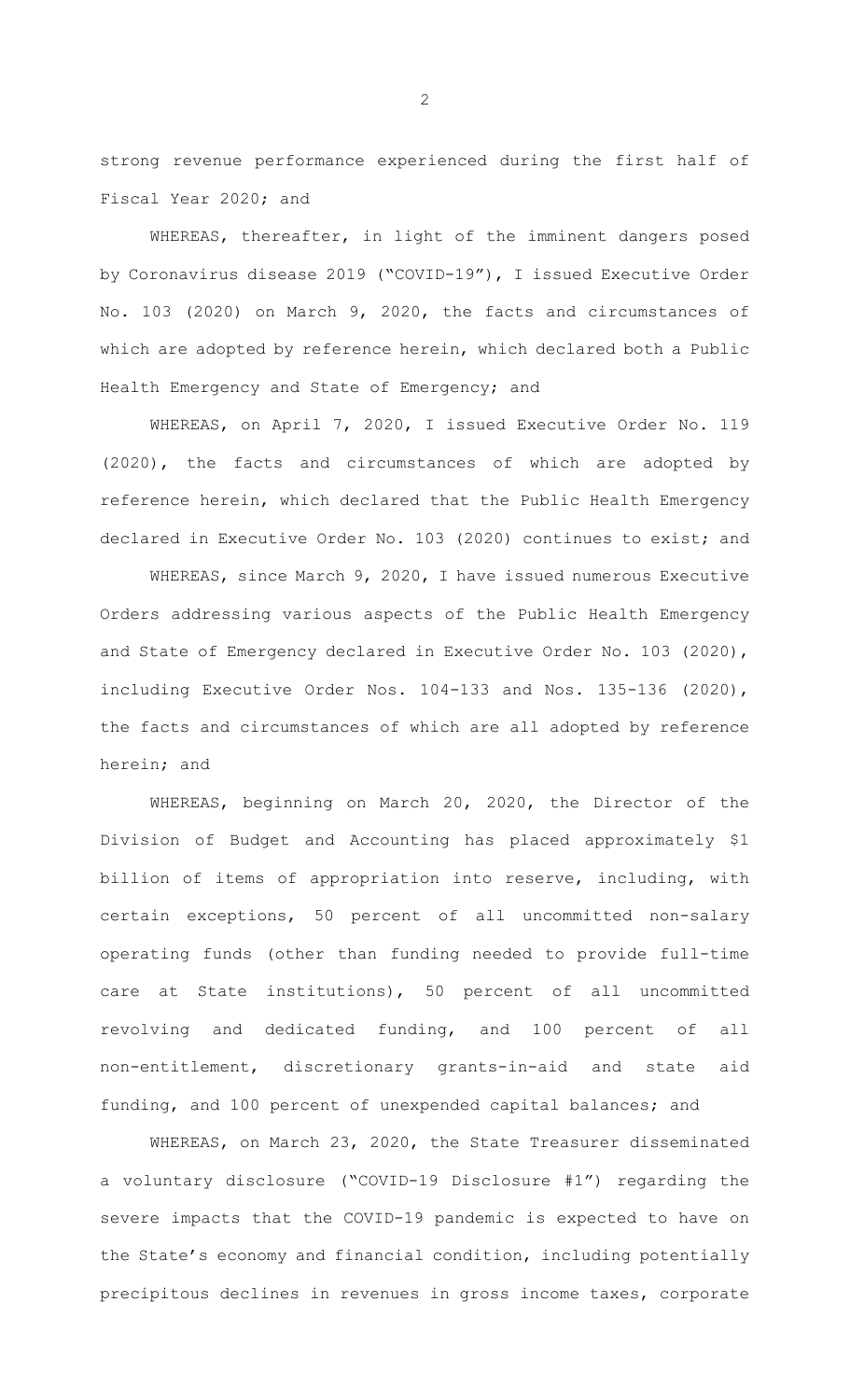business taxes, sales taxes, motor fuels taxes, casino-related taxes, and lottery sales, among other sources of revenue in both Fiscal Year 2020 and Fiscal Year 2021, as well as negative impacts on liquidity due to the extension of the State tax filing deadline from April 15, 2020 until July 15, 2020; and

WHEREAS, in early April, in response to the unprecedented fiscal effects of the COVID-19 pandemic, including the decision of the federal government to defer its tax filing deadline from April 15, 2020 until July 15, 2020, the Legislature and I agreed to extend by law the end of Fiscal Year 2020 by three months from June 30, 2020 until September 30, 2020; and

 WHEREAS, on April 17, 2020, the State Treasurer publicly disseminated COVID-19 Disclosure #2, updating and supplementing the financial disclosures set forth in COVID-19 Disclosure #1; and

 WHEREAS, the facts and circumstances described above, particularly the severe fiscal challenges caused by the COVID-19 pandemic and the significant ongoing fiscal disruption and uncertainties associated with the COVID-19 pandemic, make it unrealistic for the State to continue to target and plan for a total surplus of at least \$1.276 billion at this time; and

WHEREAS, the Constitution and statutes of the State of New Jersey, particularly the provisions of N.J.S.A. 26:13-1 et seq., N.J.S.A. App. A: 9-33 et seq., N.J.S.A. 38A:3-6.1, and N.J.S.A. 38A:24 and all amendments and supplements thereto, confer upon the Governor of the State of New Jersey certain emergency powers, which I have invoked;

NOW, THEREFORE, I, PHILIP D. MURPHY, Governor of the State of New Jersey, by virtue of the authority vested in me by the Constitution and by the Statutes of this State, do hereby ORDER and DIRECT:

3